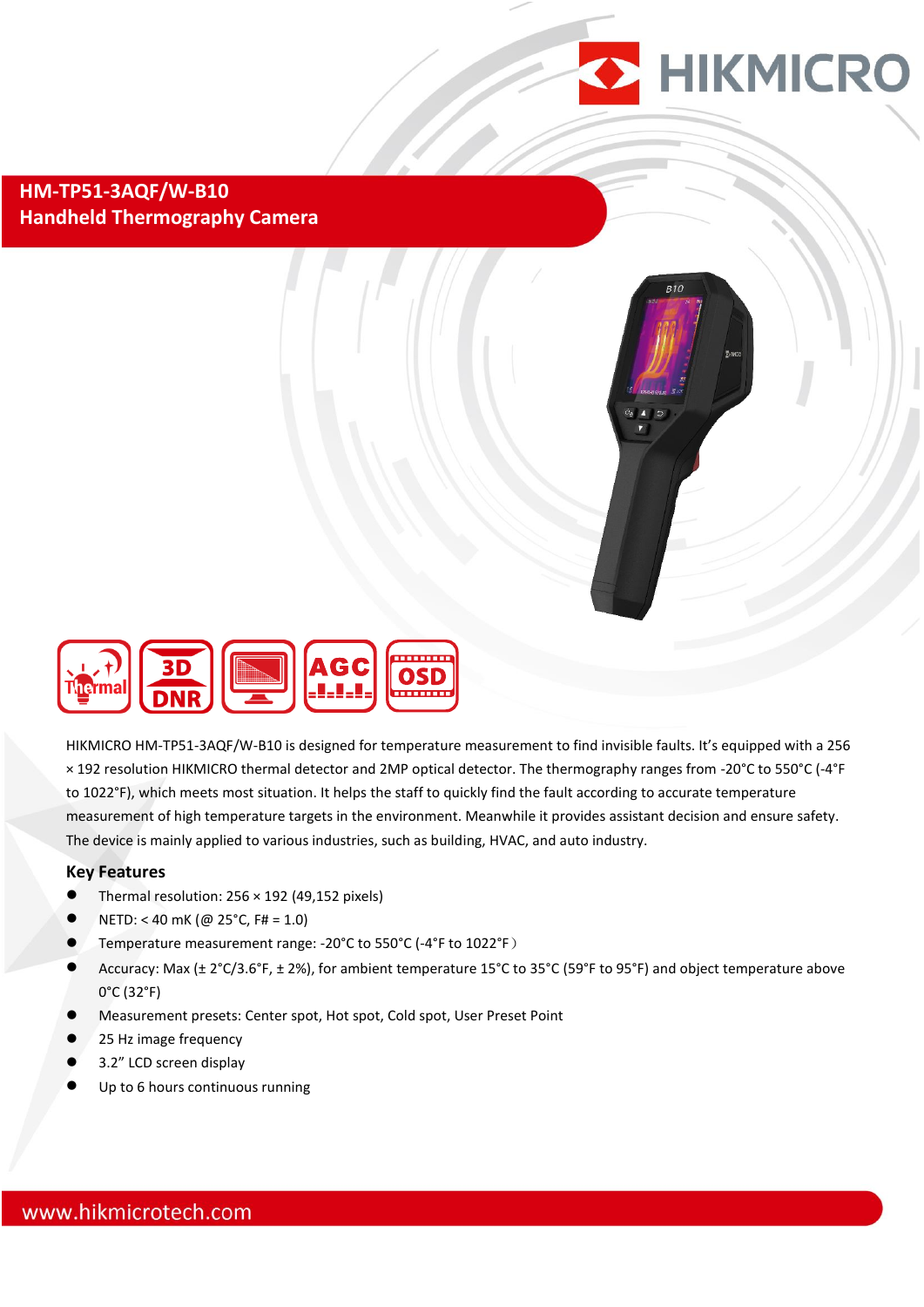

# **Specification**

| <b>Thermal Module</b>           |                                                                                   |
|---------------------------------|-----------------------------------------------------------------------------------|
| Image Sensor                    | Vanadium Oxide Uncooled Focal Plane Arrays                                        |
| IR Resolution                   | 256 × 192 (49,152 pixels)                                                         |
| <b>Pixel Pitch</b>              | $12 \mu m$                                                                        |
| Spectral Range                  | 8 to 14 µm                                                                        |
| <b>NETD</b>                     | < 40 mK (@ 25°C), F# = 1.0                                                        |
| Focal Length                    | 3.6 mm                                                                            |
| FOV (Field of View)             | $37.2^{\circ} \times 50.0^{\circ}$                                                |
| Image Frequency                 | 25 Hz                                                                             |
| Focus                           | Fixed                                                                             |
| IFOV (Spatial Resolution)       | 3.3 mrad                                                                          |
| Aperture                        | F1.0                                                                              |
| Minimum Focus Distance          | $0.3$ m (0.98 ft)                                                                 |
| <b>Optical Module</b>           |                                                                                   |
| <b>Picture Resolution</b>       | 1600 × 1200 (2 MP)                                                                |
| <b>FOV</b>                      | $55^\circ \times 42^\circ$                                                        |
| Focal Length                    | 2 mm                                                                              |
| <b>Image Display</b>            |                                                                                   |
| Display                         | 240 × 320 Resolution, 3.2" LCD Screen                                             |
| <b>Color Palettes</b>           | White Hot, Black Hot, Rainbow, Ironbow                                            |
| Image Modes                     | Thermal/Optical/Fusion/PIP                                                        |
| PIP                             | Thermal Picture in Optical Picture                                                |
| Fusion                          | Thermal Picture and Optical Picture Combined                                      |
| <b>Measurement and Analysis</b> |                                                                                   |
| <b>Object Temperature Range</b> | -20°C to 550°C (-4°F to 1022°F)                                                   |
| Accuracy                        | Max. (± 2°C/3.6°F, ± 2%), for ambient temperature 15°C to 35°C (59°F to 95°F) and |
|                                 | object temperature above 0°C (32°F)                                               |
| <b>Measurement Presets</b>      | Center Spot, Hot Spot, Cold Spot, Point Presets, Off                              |
| High Temperature Alarm          | Audible and Visual Warning                                                        |
| <b>Storage</b>                  |                                                                                   |
| <b>Storage Media</b>            | <b>EMMC (16 GB)</b>                                                               |
| Image Storage Capacity          | 90,000 Images                                                                     |
| Image File Format               | <b>BMP with Measurement Data Included</b>                                         |
| <b>Functions</b>                |                                                                                   |
| LED Light                       | Yes                                                                               |
| Wi-Fi                           | No                                                                                |
| <b>UVC Cast Screen</b>          | Yes                                                                               |
| Level/Span                      | Auto/Manual                                                                       |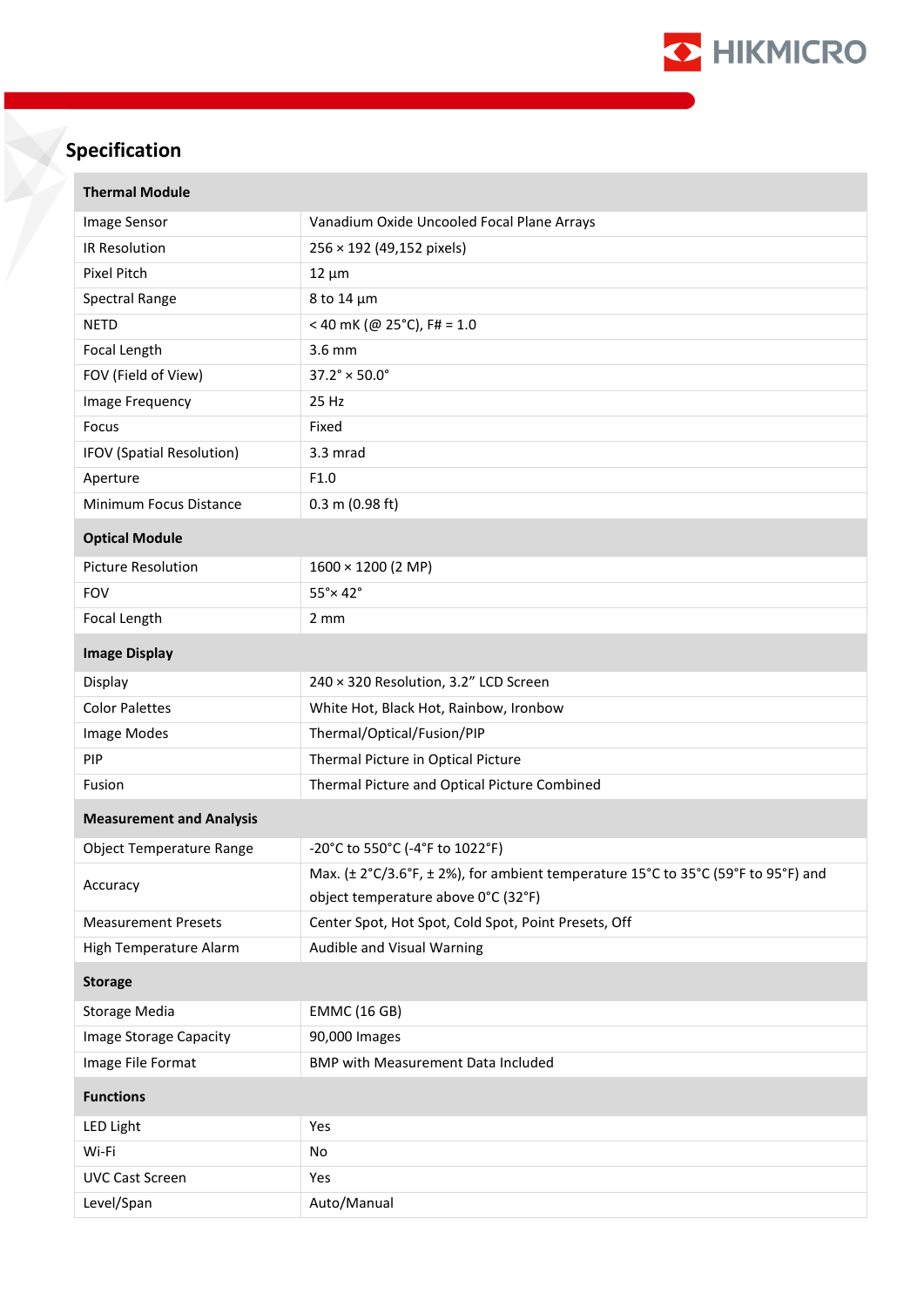

| <b>Power System</b>              |                                                                                                                                                                                                                                                   |
|----------------------------------|---------------------------------------------------------------------------------------------------------------------------------------------------------------------------------------------------------------------------------------------------|
| Power Supply                     | 3.7 VDC/ 0.5A                                                                                                                                                                                                                                     |
| Power Consumption                | 1.8 W                                                                                                                                                                                                                                             |
| <b>Battery Type</b>              | Rechargeable Li-ion Battery                                                                                                                                                                                                                       |
| <b>Battery Operating Time</b>    | 6 Hours Continuous Running                                                                                                                                                                                                                        |
| <b>Battery Charging Time</b>     | 3 Hours                                                                                                                                                                                                                                           |
| General                          |                                                                                                                                                                                                                                                   |
| Menu Language                    | 21 Languages<br>English, German, French, Spanish (Spain), Portuguese (Portugal), Italian, Czech, Slovak,<br>Polish, Hungarian, Romanian, Dutch, Danish, Norwegian, Finnish, Swedish, Russian,<br>Turkish, Japanese, Korean, Chinese (Traditional) |
| <b>Working Temperature Range</b> | -10°C to 50°C (14°F to 122°F)                                                                                                                                                                                                                     |
| Storage Temperature Range        | -20°C to 60°C (-4°F to 140°F)                                                                                                                                                                                                                     |
| <b>Protection Level</b>          | <b>IP54</b>                                                                                                                                                                                                                                       |
| Drop Test Height                 | 2 m (6.56 ft)                                                                                                                                                                                                                                     |
| Interface                        | USB Type-C                                                                                                                                                                                                                                        |
| Weight                           | Approx. 380 g (0.84 lb)                                                                                                                                                                                                                           |
| Dimension                        | 221.7 mm × 73.5 mm × 80.6 mm (8.73" × 2.89" × 3.17")                                                                                                                                                                                              |
| <b>Tripod Mounting</b>           | UNC 1/4"-20                                                                                                                                                                                                                                       |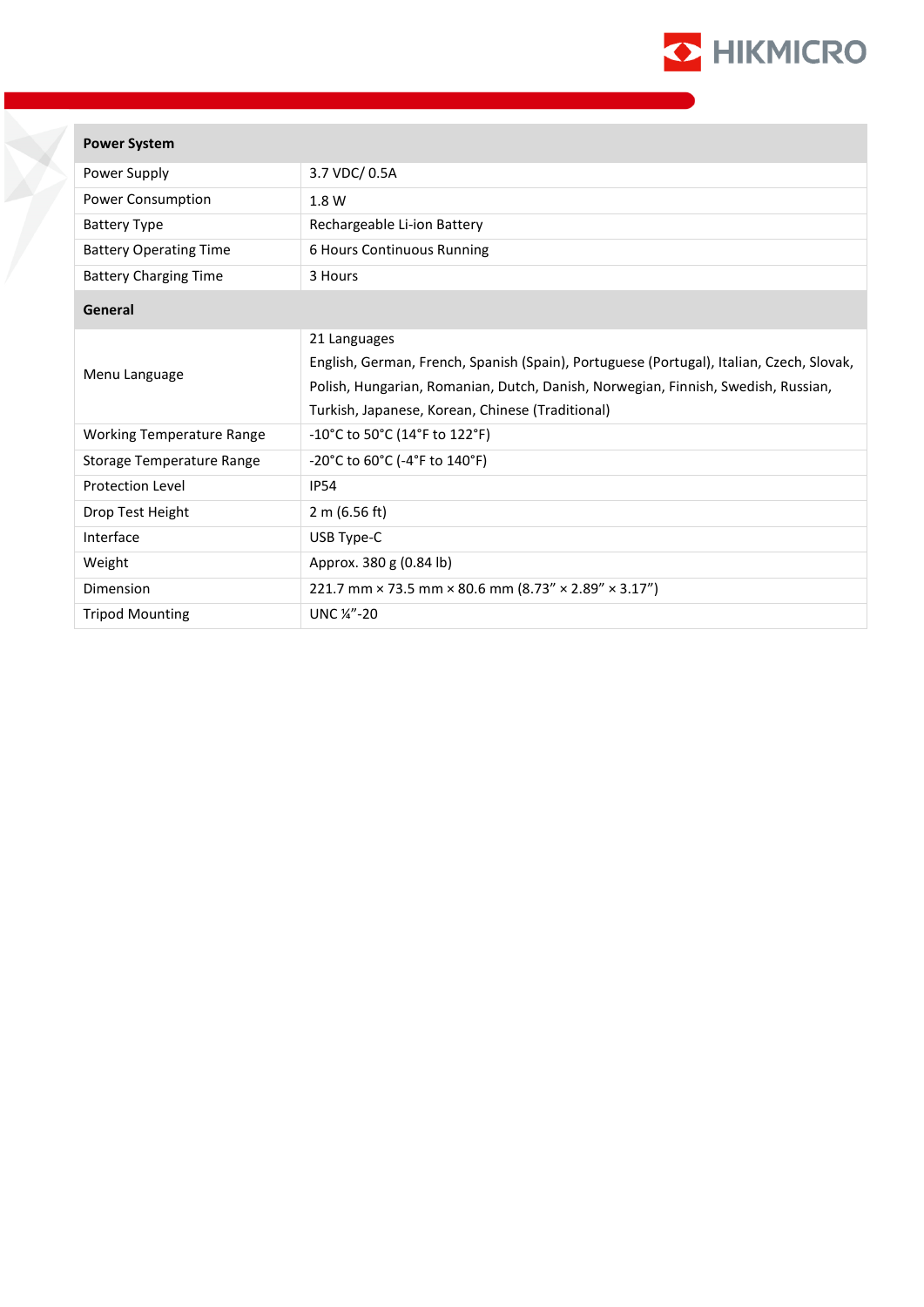

## **Package List**











(× 1) Adapters (x 5) USB Cable (× 1) Power Adapter Power Adapter<br>
(x 1) Wrist Strap (x 1)

Quick Start Guide

**Available Model**

HM-TP51-3AQF/W-B10

**Dimension**

221.7[8.73"]







Unit: mm [Inch]

COMPLIANCE NOTICE: The thermal series products might be subject to export controls in various countries or regions, including without limitation, the United States, European Union, United Kingdom and/or other member countries of the Wassenaar Arrangement. Please consult your professional legal or compliance expert or local government authorities for any necessary export license requirements if you intend to transfer, export, re-export the thermal series products between different countries.